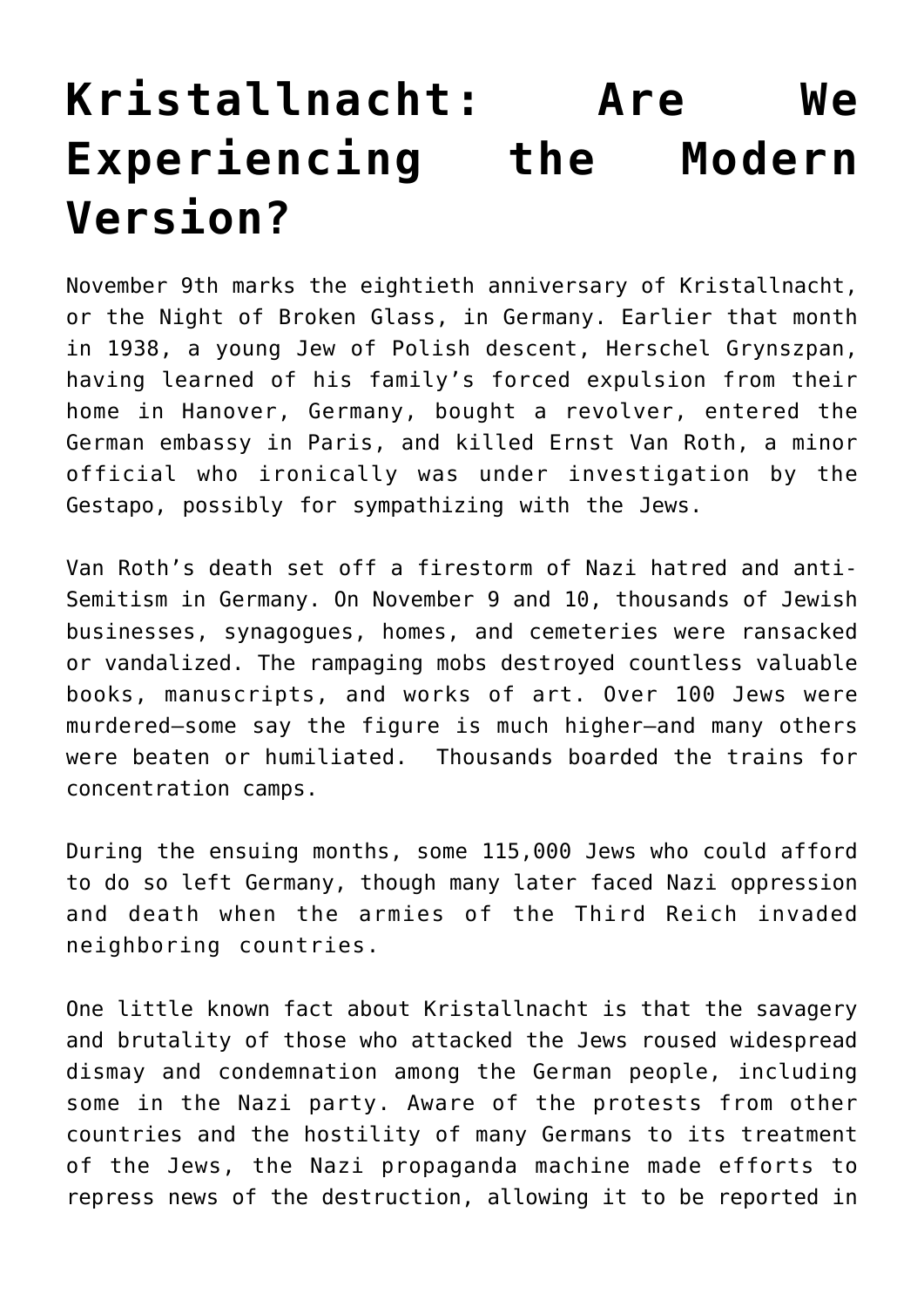Germany only on local levels.

These days, anti-Semitism is again on the rise in some European countries. Though violent assaults against Jews are down in the last few years, incidents of harassment and threats have increased. In Germany, Jewish community centers, schools, and synagogues have round-the-clock police protection. France has seen a rise in the number of Jews immigrating to Israel, citing as one of their reasons fear for their safety and that of their children. *The Guardian* reports that in 2017 incidents of anti-Semitism in the UK reached record highs, occurring at the rate of four per day. These attacks range from vandalized cemeteries to swastikas painted on businesses and synagogues, from anonymous phone threats to catcalls in the street.

Those who know more than I about the cause for this increase in hatred blame the neo-populists and radical Islamists. (The latter carry out the great majority of violent attacks and killings.) Some of those on the Right have voiced their prejudices against Jews. Some imams and members of the Islamic community have called for death to the Jews.

Recently, some have blamed Donald Trump and the move of the American embassy to Jerusalem for causing an uptick in these incidents. Perhaps, but Europe's longstanding dislike of Israel, fueled by Muslim immigrants from the region, surely bears the greatest responsibility for this present situation.

Dr. Moshe Kantor, president of the European Jewish Congress, offers an additional explanation. He believes that anti-Semitism has entered a new phase, that bigotry has regained respectability among certain groups. Of the Holocaust, he [says](https://qz.com/1249794/european-jews-facing-anti-semitism-not-seen-since-the-second-world-war/), "As the memory fades, we risk forgetting, and if we do then there is the very real risk of the past repeating itself."